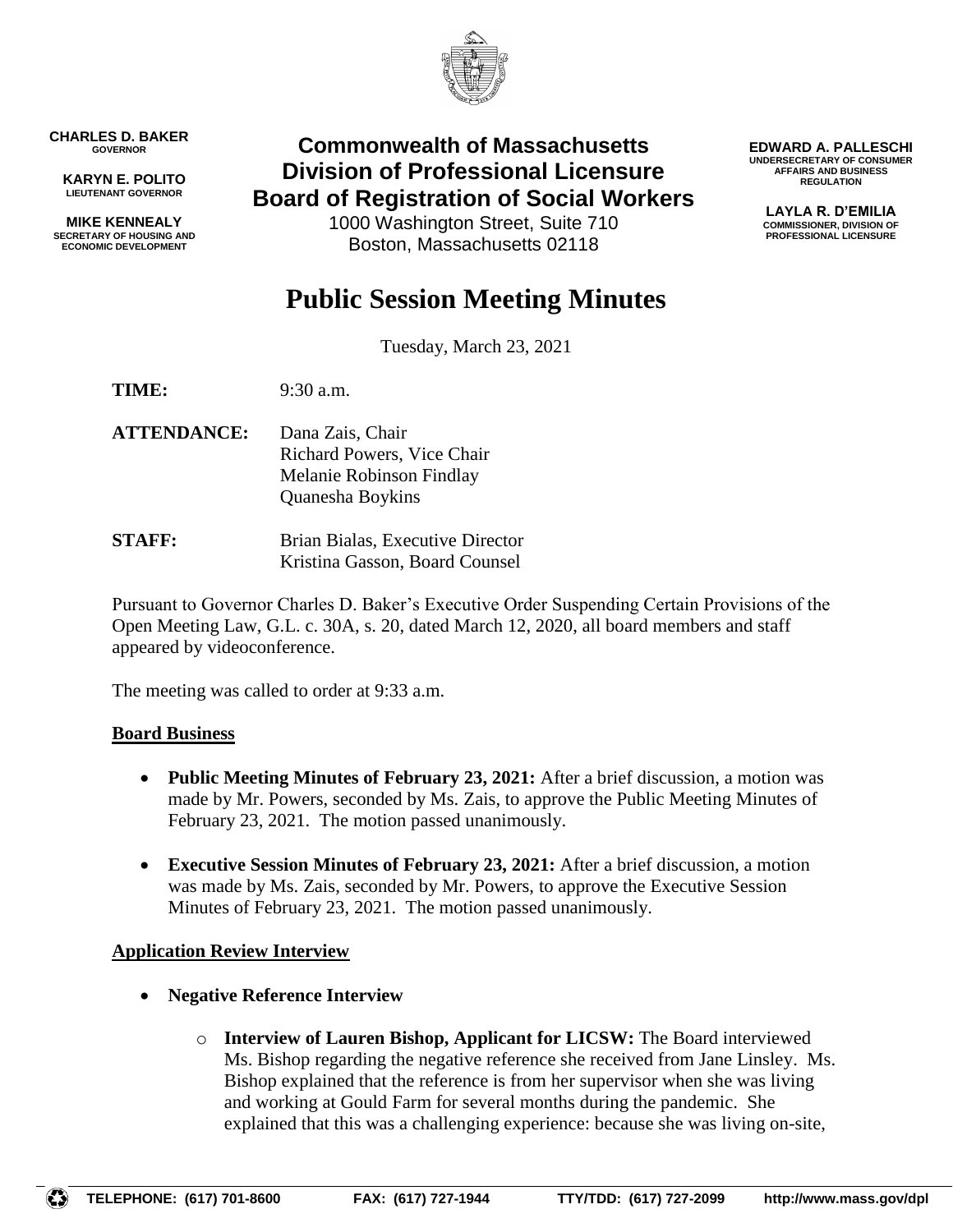patients inevitably learned some things about her, and it was more difficult to maintain boundaries. Ms. Bishop now does outpatient work and is much happier.

After a brief discussion, a motion was made by Ms. Zais, seconded by Mr. Powers, to allow Ms. Bishop to continue with the licensing process. The motion passed unanimously.

### **Application Review – Negative Reference**

- **Emily Berman, Applicant for LCSW:** After a brief discussion, the Board directed staff to invite Ms. Berman to a Board meeting for an interview.
- **Jill Demeny, Applicant for LCSW:** After a brief discussion, the Board directed staff to invite Ms. Berman to a Board meeting for an interview.
- **Suzanne Macaluso, Applicant for LICSW:** After a brief discussion, the Board directed staff to get more information from Ms. Macaluso's former supervisor who wrote the negative reference and to include Ms. Macaluso's other references for the Board's review in the meeting packet when staff receives the additional information.

# **Application Review – Discipline in Another Jurisdiction**

 **Sarah Lee, Applicant for LICSW License Renewal:** After a brief discussion, the Board directed staff to invite Ms. Lee to a Board meeting for an interview.

**Executive Session** (Closed Session under G.L. c. 30A, s. 21(a)(7) to comply with G.L. c. 4, s. 7, para. 26(c) and G.L. c. 214, s. 1B, to review sensitive medical information)

At 10:17 a.m., a motion was made by Ms. Robinson Findlay, seconded by Ms. Zais, to exit the public meeting and enter into a closed executive session under G.L. c. 30A, s. 21(a)(7) to comply with G.L. c. 4, s. 7, para. 26(c) and G.L. c. 214, s. 1B, to review sensitive medical information as part of an application review, an interview for a petition for reinstatement, and the interview of an applicant with discipline in another jurisdiction. The motion passed unanimously by a roll call vote.

At 11:07 a.m., a motion was made by Ms. Robinson Findlay, seconded by Ms. Zais, to exit executive session and enter into a quasi-judicial session under G.L. c. 30A, s. 18 to discuss a final decision and order. The motion passed unanimously by a roll call vote.

**Quasi-Judicial Session** (Closed Session under G.L. c. 30A, s. 18)

During the quasi-judicial session, the Board took the following action:

#### **Final Decision and Order**

2020-000452-IT-ENF (BG) Refer to Office of Prosecutions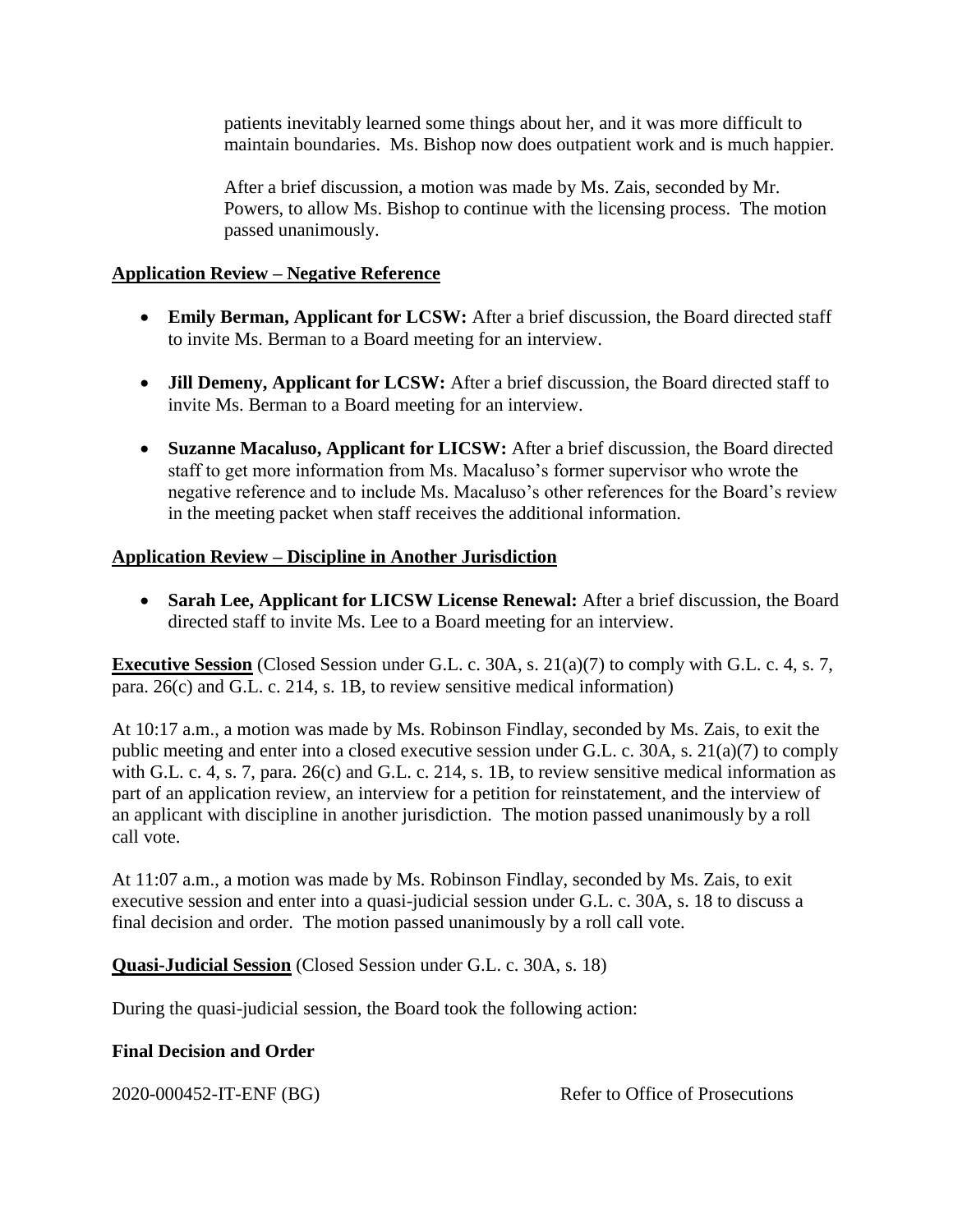At 11:16 a.m., a motion was made by Ms. Robinson Findlay, seconded by Ms. Zais, to exit quasi-judicial session and enter into investigative conference under G.L. c. 112 s. 65C to discuss a settlement offer and new cases. The motion passed unanimously by a roll call vote.

#### **Investigative Conference** (Closed Session under G.L. c. 112 s. 65C)

During the investigative conference, the Board took the following actions:

#### **Settlement**

| 2019-000571-IT-ENF (SG): | Gave direction to prosecutor                                                              |
|--------------------------|-------------------------------------------------------------------------------------------|
| <b>Cases</b>             |                                                                                           |
| 2020-001708-IT-ENF (AJ): | Dismiss with advisory letter to<br>complainant                                            |
| 2020-001094-IT-ENF (VS): | Refer to Office of Prosecutions                                                           |
| 2020-001149-IT-ENF (AB): | Invite respondent to an interview                                                         |
| 2020-001227-IT-ENF (JM): | <b>Dismiss</b>                                                                            |
| 2020-001638-IT-ENF (HC): | <b>Dismiss</b>                                                                            |
| 2020-001725-IT-ENF (RC): | Discuss at next meeting when the                                                          |
|                          | Board has a quorum. Mr. Powers<br>recused himself from the<br>consideration of this case. |
| 2021-000033-IT-ENF (DP): | Refer to Office of Prosecutions                                                           |

#### **Adjournment**

At 11:57 a.m., a motion was made by Ms. Robinson Findlay, seconded by Ms. Boykins, to adjourn the meeting. The motion passed unanimously.

The meeting adjourned at 11:57 a.m.

The above Minutes were approved at the public meeting held on April 27, 2021.

Brian P. Bielo

Brian Bialas, Executive Director

\_\_\_\_\_\_\_\_\_\_\_\_\_\_\_\_\_\_\_\_\_\_\_\_\_\_\_\_\_\_\_\_\_\_\_\_

#### **List of Documents Used During the Public Meeting:**

- Agenda for Meeting of March 23, 2021
- Public Meeting Minutes of February 23, 2021
- Executive Session Minutes of February 23, 2021
- Documents regarding Negative Reference from LICSW Application of Lauren Bishop